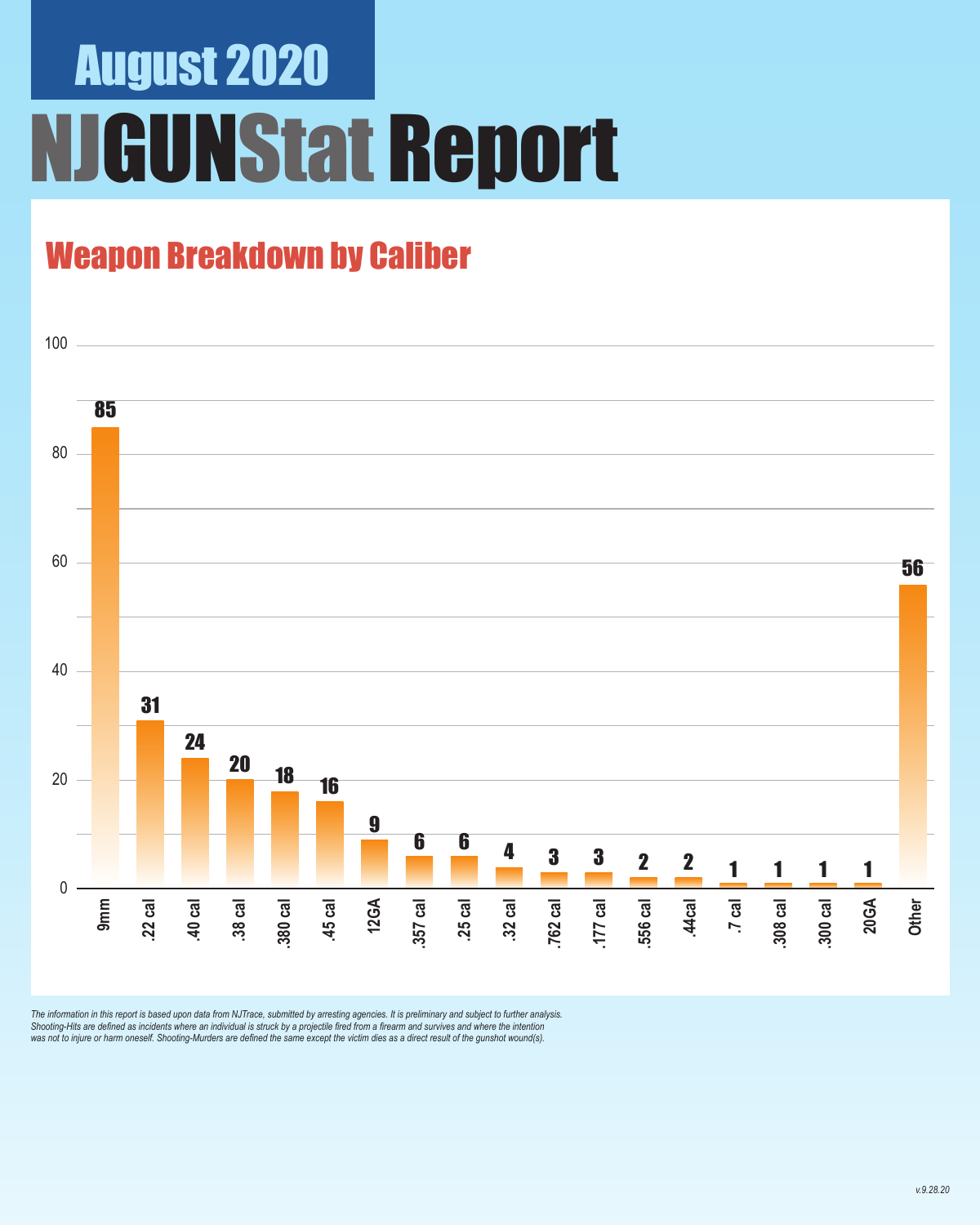# August 2020 Nstat Report

#### Gun Recovery Numbers Statewide

| <b>Total Crime Guns Recovered</b>                    | 289 |
|------------------------------------------------------|-----|
| Found Property/Turned in                             | 133 |
| <b>Guns with Possessors</b>                          | 156 |
| Individuals Arrested with<br>more than One Crime Gun | 11  |

#### New Jersey Counties



#### New Jersey Cities



*The information in this report is based upon data from NJTrace, submitted by arresting agencies. It is preliminary and subject to further analysis. Shooting-Hits are defined as incidents where an individual is struck by a projectile fired from a firearm and survives and where the intention*  was not to injure or harm oneself. Shooting-Murders are defined the same except the victim dies as a direct result of the gunshot wound(s).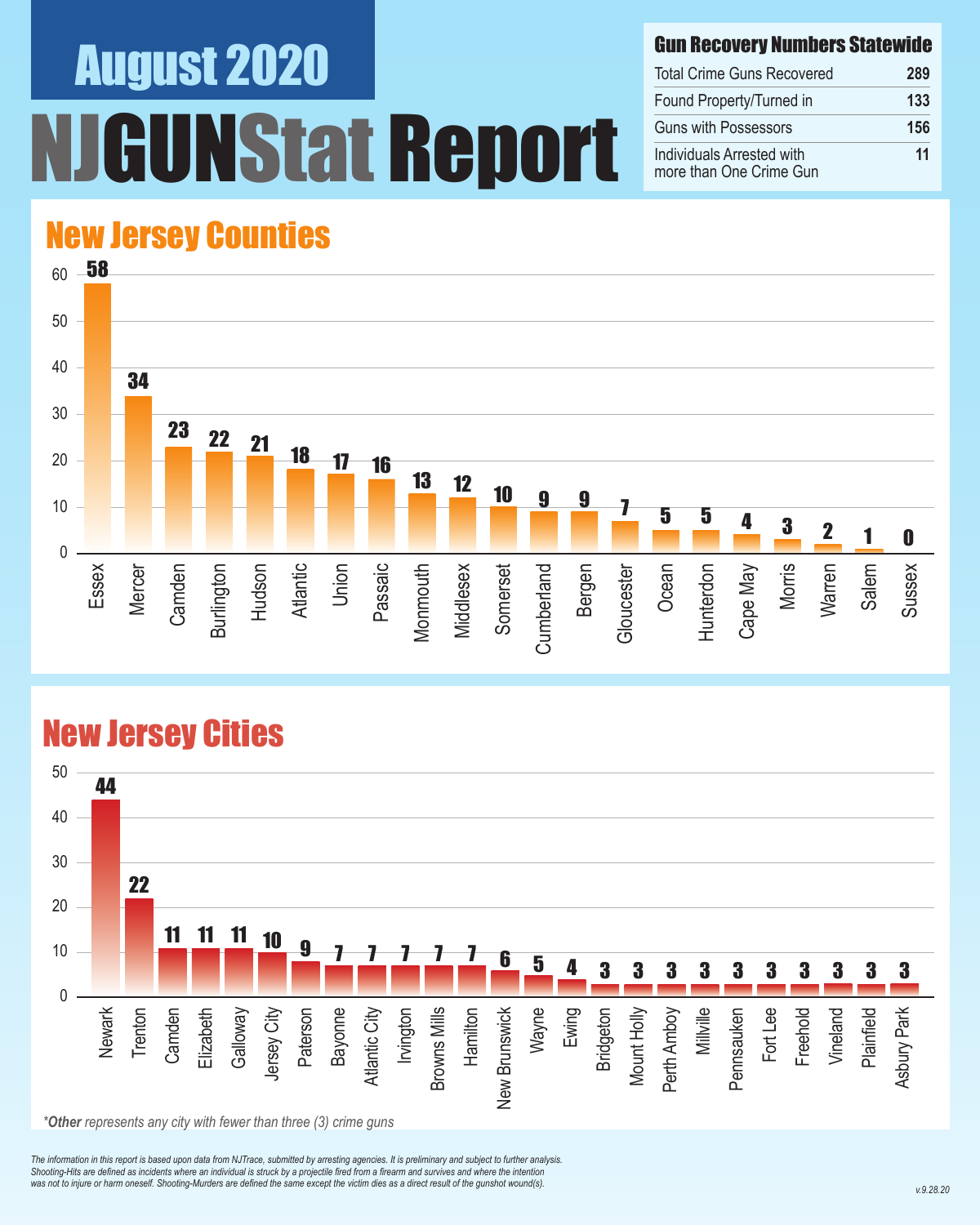## August 2020 NJGUNStat Report

### Weapon Breakdown by Manufacturer



*This chart reflects the information provided to the New Jersey State Police through NJTrace, a statewide program that relies on local police departments to input data on guns used in the commission of a crime. This chart does not rely on any reports from the federal Bureau of Alcohol, Tobacco, Firearms and Explosives (ATF). The information is preliminary and subject to further analysis.*